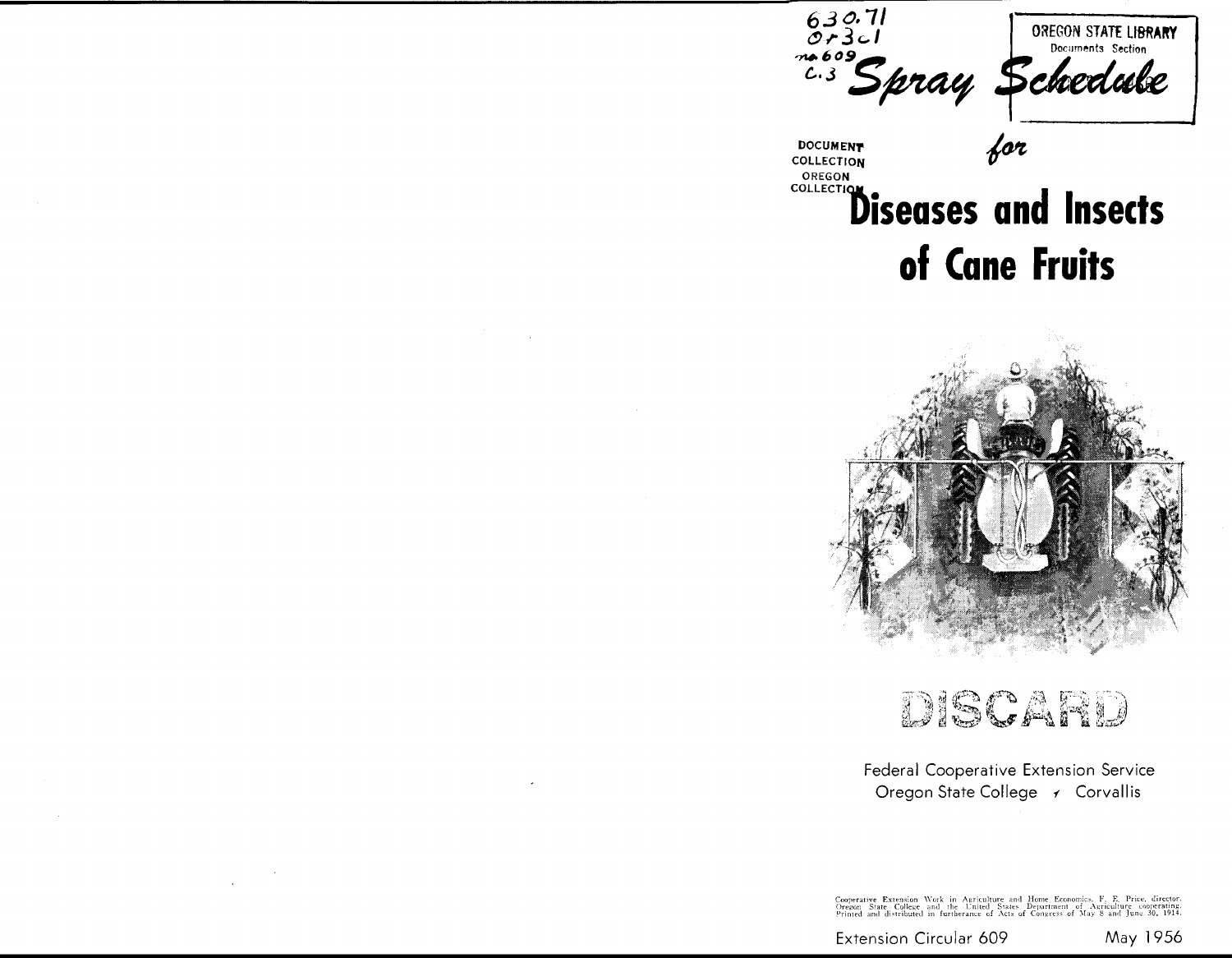**D**ISEASE AND INSECT CONTROL increases yield and improves quality of cane fruits. Ore-<br>gon cane fruits are subject to insect and disease<br>damage—most of which can be controlled with<br>a planned spray program.

damage—most of which can be controlled with<br>a planned spray program.<br>A dormant spray of lime sulfur or polysulfide,<br>preferably in February or early in March, is the a planned spray program.<br>A dormant spray of lime sulfur or polysulfide,<br>preferably in February or early in March, is the<br>first step in a spray program for all cane fruits.<br>All dead or diseased canes should be removed first step in a spray program for all cane fruits. All dead or diseased canes should be removed

and destroyed.<br>Some of the more common insects and dis-<br>eases of cane fruits in Oregon are discussed in<br>this leaflet. this leaflet.<br>**INSECTS**<br>**Oblique-banded Leafroller**<br>Active, green larvae with black heads. Control with

**Oblique-banded Leafroller**<br>Active, green larvae with black heads. Control with<br>DDT in early May before blossoming. If later sprays<br>needed, do not apply within 21 days of harvest. TDE<br>not effective against leafroller. DDT in early May before blossoming. If later sprays<br>needed, do not apply within 21 days of harvest. TDE<br>not effective against leafroller.<br>**Drange Tortrix** needed, do not apply within 21 days of harvest. TDE<br>not effective against leafroller.<br>**Orange Tortrix**<br>Active, yellow-green larvae with brown heads. Con-

not effective against leafroller.<br>**Orange Tortrix**<br>Active, yellow-green larvae with brown heads. Cor<br>trol with TDE (DDD). Apply May 1 to 10 when larva<br>present. If later applications needed, do not appl Active, yellow-green larvae with brown heads. Control with TDE (DDD). Apply May 1 to 10 when larvae<br>present. If later applications needed, do not apply<br>within 21 days of harvest. present. If later applications needed, do not apply<br>within 21 days of harvest.<br>**Strawberry Root Weevils** 

Of the cane fruits, red raspberries are most susceptible<br>to damage by root weevils. New plantings can be pro-Of the cane fruits, red raspberries are most susceptible<br>to damage by root weevils. New plantings can be pro-<br>tected for several years by application of insecticides to<br>the soil before planting. See Station Circular of Inf to damage by root weevils. New plantings can be pro-<br>tected for several years by application of insecticides to<br>the soil before planting. See Station Circular of Infor-<br>mation 546, "Strawberry Root Weevil Control," for the soil before planting. See Station Circular of Infor-<br>mation 546, "Strawberry Root Weevil Control," for<br>details of this treatment. For established plantings, use<br>weevil bait. Apply bait to kill adult weevils which are<br>m weevil bait. Apply bait to kill adult weevils which are<br>most numerous from early June to July.<br>**Raspberry Cane Maggot**<br>An occasional pest of red and black raspberries. Pres-

most numerous from early June to July.<br>**Raspberry Cane Maggot**<br>An occasional pest of red and black raspberries. Pres-<br>ence of insect indicated by canes which wilt and droop in "Limberneck" fashion. Cut off wilted canes close to ground and burn.

**Strawberry Crown Moth**<br>Black raspberries most susceptible. Whitish larvae tunground and burn.<br>**Strawberry Crown Moth**<br>Black raspberries most susceptible. Whitish larvae tu<br>nel in crown and larger roots. No control recor Black raspberries most susceptible. Whitish larvae tun-<br>nel in crown and larger roots. No control recom-<br>mended at present.

## Spray and Dust Program for Cane Fruits

| Insect or disease                                                                                  | Material and strength*                                                                                                                                                                                                                    |
|----------------------------------------------------------------------------------------------------|-------------------------------------------------------------------------------------------------------------------------------------------------------------------------------------------------------------------------------------------|
| Anthracnose                                                                                        | New canes 10 inches to 12 inches high: Lime sulfur 21/2 gal-<br>lons or polysulfide 3 pounds.                                                                                                                                             |
| Leaf and cane spot                                                                                 | March 10 to 15: Lime sulfur 8 gallons or ferbam $1\frac{1}{2}$ pounds.<br>Two weeks later: Captan 11/2 pounds or ferbam 11/2 pounds.<br>Add 2 ounces spreader sticker to all sprays.                                                      |
| Powdery mildew                                                                                     | Control not known. Above sulfur sprays help. Sulfur injures<br>plants in warm weather.                                                                                                                                                    |
| Yellow rust                                                                                        | Green tip stage: Lime sulfur 4 gallons or polysulfide 5<br>pounds. Two weeks later: Lime sulfur 21/2 gallons, polysul-<br>fide 3 pounds, or ferbam 11/2 pounds. If weather continues<br>humid, 11/2 pounds ferbam just before blossoming. |
| Oblique-banded leaf roller                                                                         | 5% DDT dust, 40 pounds per acre; or 2 pounds 50% DDT<br>wettable powder. Apply early May before blossoming. Do<br>not apply within 21 days of harvest.                                                                                    |
| Orange tortrix                                                                                     | 5% TDE dust, 40 pounds per acre; or 2 pounds 50% TDE<br>wettable powder. Apply May 1 to 10. Do not apply within<br>21 days of harvest.                                                                                                    |
| Strawberry root weevils                                                                            | Use weevil bait. Adults most numerous June and July.                                                                                                                                                                                      |
| Blackberry mite                                                                                    | Summer oil emulsion 3 gallons. Apply after old canes re-<br>moved. Needed only in case of severe red berry condition.<br>Can be added to Bordeaux spray.                                                                                  |
| Leaf and cane spot                                                                                 | Remove and burn affected canes after harvest. Bordeaux<br>8-8-100 about September 15.                                                                                                                                                     |
| Raspberry root borer                                                                               | 4 pounds 50% DDT wettable powder. Make second applica-<br>tion same rate, 1 to 2 weeks later.                                                                                                                                             |
| Blackberry mite and scale,<br>anthracnose, powdery mil-<br>dew, cane blights, leaf and             | Lime sulfur 10 gallons, or polysulfide 12 pounds.                                                                                                                                                                                         |
|                                                                                                    |                                                                                                                                                                                                                                           |
| mer oil emulsion for blackberry mite control in the fall should be mixed with 97 gallons of water. | * Amounts of spray chemicals recommended are to be mixed with sufficient water to make up 100 gallons of spray. Example: The 3 gallons of sum-                                                                                            |
|                                                                                                    | cane spot                                                                                                                                                                                                                                 |